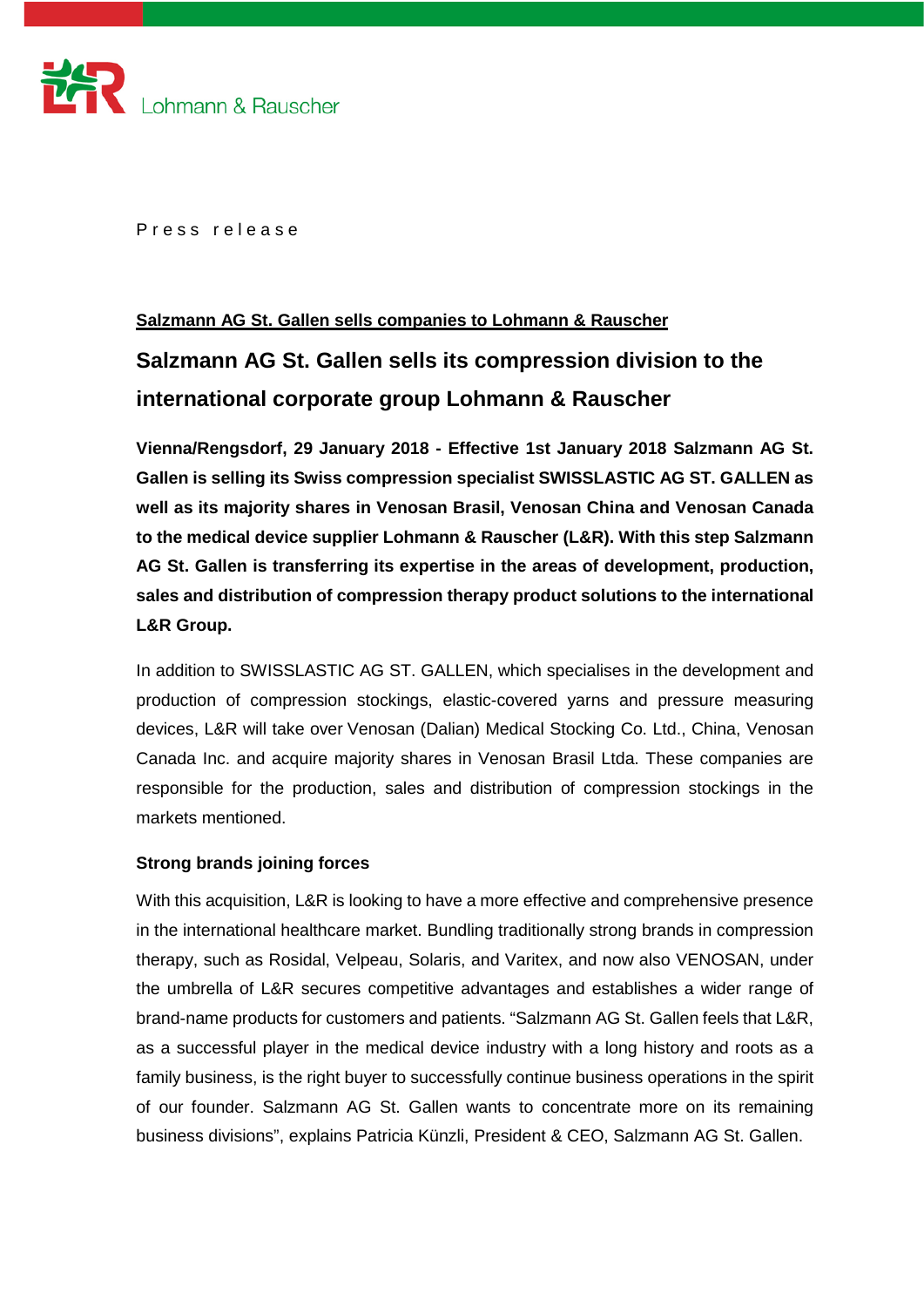

# **Same "Made in Switzerland" quality**

The production and Swiss quality will stay the same after the sale. With L&R, the production and distribution of these products is being taken over by a leading supplier of medical devices and hygiene products with a high level of expertise and strong brands in the compression therapy sector. "With the acquisition of a well-established manufacturer of compression stockings, elastic-covered yarns and pressure measuring devices and the strong international brand VENOSAN, L&R is acquiring a compression expert with an international presence with a strategically important sales and distribution network and a high level of technological expertise", comments Wolfgang Süßle, President & CEO, L&R.

# **Comprehensive range of compression therapy products**

As a solution provider, L&R is also seeking to broaden its range of combinable products and systems in the compression therapy sector in order to offer optimal treatment solutions for every indication. With the acquisition of VENOSAN, the L&R portfolio will include a complete range of circular-knit compression stockings, both in standard sizes and madeto-measure. With the compression bandages, ready-for-use bandages and circular- and flat-knit compression stockings and systems, L&R brings together tried-and-tested and innovative solutions for treating patients with venous disorders and/or chronic venous insufficiency and lymphatic indications at every stage of treatment.

## **SALZMANN AG ST. GALLEN**

Salzmann AG St. Gallen is a family-run Swiss holding company based in St Gallen. The focus of its activities within Salzmann AG St. Gallen is on the production, sales and distribution of medical devices.

The national companies include SWISSLASTIC AG ST. GALLEN, which is a leading international supplier of medical compression stockings, elastic covered yarns and pressure measuring devices. The company has a 50-year history of successful operations characterised by know-how and expertise at the highest level.

At the production facility in Wald in the Zürcher Oberland region the company produces high-quality "Made in Switzerland" products. SWISSLASTIC AG ST. GALLEN's administrative offices are located in St. Gallen, Switzerland.

SWISSLASTIC AG ST. GALLEN produces compression stockings under the reputable VENOSAN brand that are used for the prevention and treatment of venous disorders and phlebological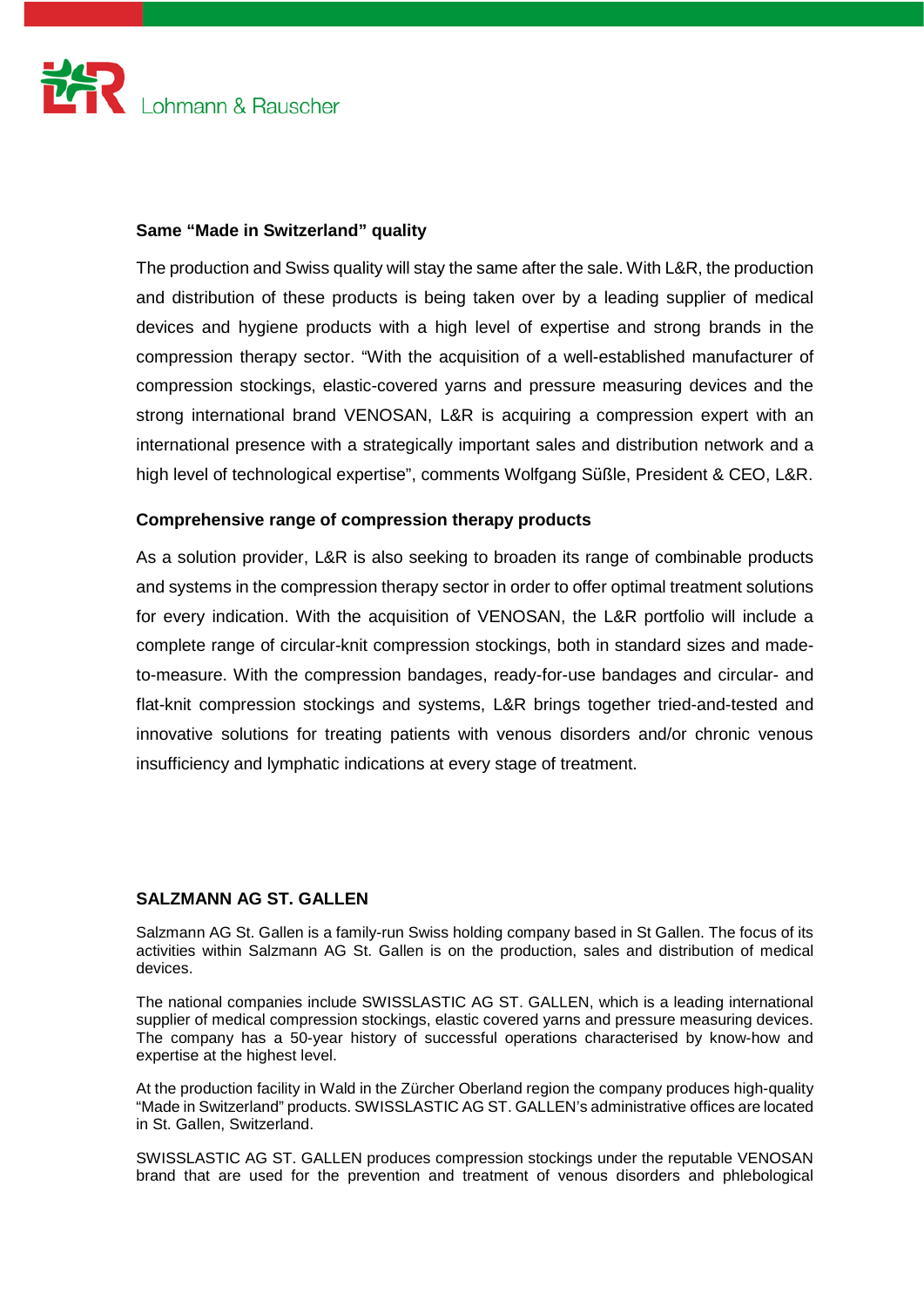

indications. These high-quality products, which come in standard sizes and a made-to-measure option, are RAL certified and have been tested in accordance with Oeko-Tex Standard 100.

SWISSLASTIC AG ST. GALLEN employs around 100 employees at the two sites in St. Gallen and Wald (Canton of Zürich).

Salzmann AG St. Gallen's international holdings include the company's own production facilities and partner companies in Egypt, Brazil, China, Germany, Indonesia, Canada and the Philippines.

## **Lohmann & Rauscher Corporate Group**

Lohmann & Rauscher (L&R) is a leading international supplier of high-quality medical devices and hygiene products ranging from conventional dressing material to modern treatment and nursing systems. Created in 1998 through the merger of Lohmann (founded in 1851) and Rauscher (founded in 1899), L&R has more than 160 years' expertise as a reliable solution provider for its customers.

With approx. 4,600 employees, 44 corporate subsidiaries and holdings and more than 130 select partners, the company is active in all of the world's key markets. It generated revenues of  $\epsilon$  604,2 million in 2017. The L&R headquarters are located in Rengsdorf (Germany) and Vienna (Austria).

L&R's corporate approach is reflected by the Group's claim of People.Health.Care.: people, their health and care for both.

## **Further information on Lohmann & Rauscher (L&R) can be found at:**

[www.lohmann-rauscher.com](http://www.lohmann-rauscher.com/)

Reprint free of charge - specimen copy requested

#### **Press contact:**

Lohmann & Rauscher International GmbH & Co. KG Public Relations Sabrina Klein Johann-Schorsch-Gasse 4 1140 Vienna Tel.:  $+43$  1 57670-386  $\parallel$  Fax direct dial extension: 9386 Email: Sabrina.Klein@at.LRmed.com [www.lohmann-rauscher.com](http://www.lohmann-rauscher.com/)